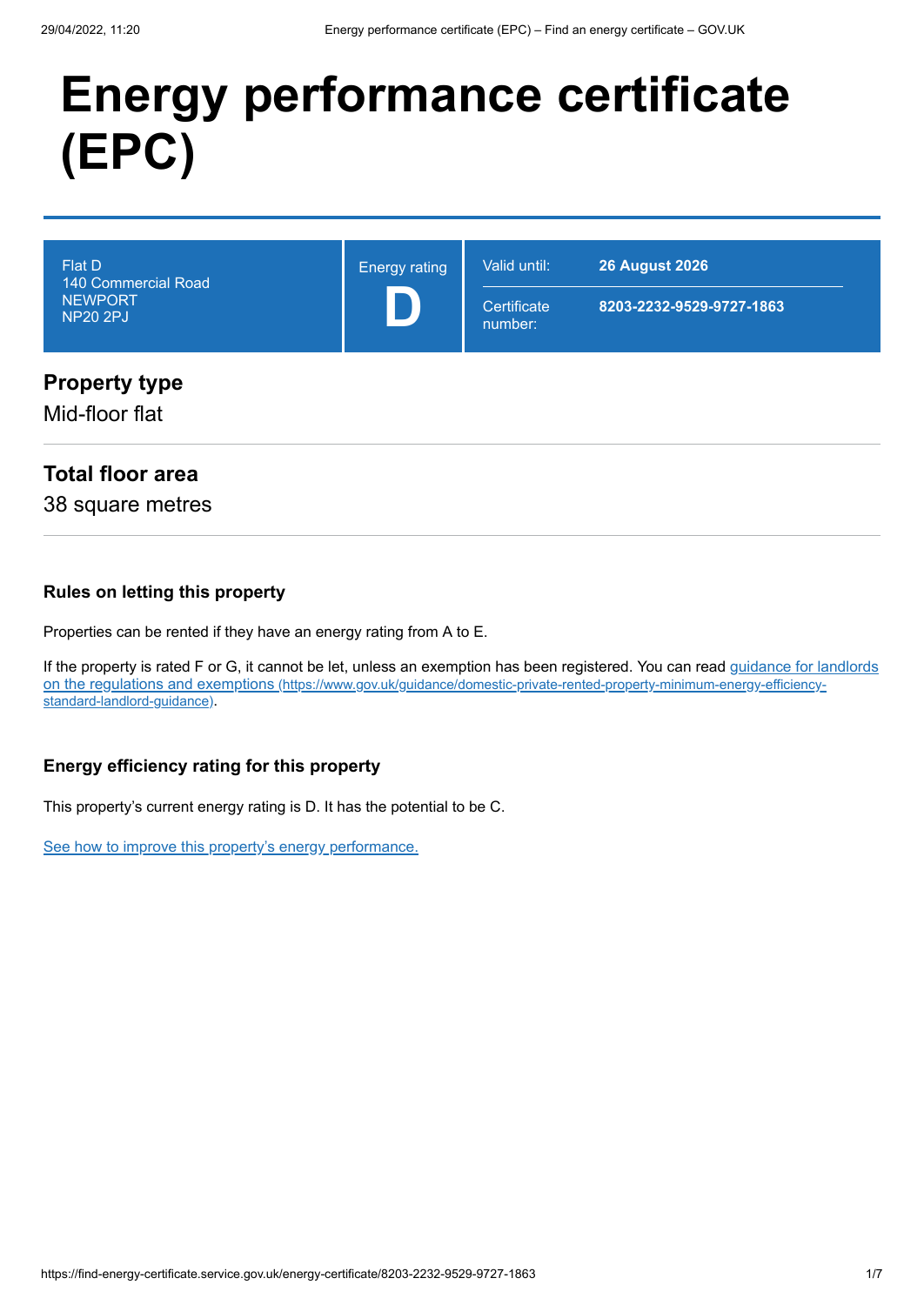| <b>Score</b> | <b>Energy rating</b> |           | <b>Current</b> | <b>Potential</b>    |
|--------------|----------------------|-----------|----------------|---------------------|
| $92+$        | A                    |           |                |                     |
| 81-91        | Β                    |           |                |                     |
| 69-80        | $\mathbf C$          |           |                | 80  <br>$\mathbf C$ |
| 55-68        | $\blacksquare$       |           | 56<br>D        |                     |
| 39-54        | E                    |           |                |                     |
| $21 - 38$    |                      | F         |                |                     |
| $1 - 20$     |                      | <b>Ay</b> |                |                     |

The graph shows this property's current and potential energy efficiency.

Properties are given a rating from A (most efficient) to G (least efficient).

Properties are also given a score. The higher the number the lower your fuel bills are likely to be.

For properties in England and Wales:

- the average energy rating is D
- the average energy score is 60

#### **Breakdown of property's energy performance**

This section shows the energy performance for features of this property. The assessment does not consider the condition of a feature and how well it is working.

Each feature is assessed as one of the following:

- very good (most efficient)
- good
- average
- poor
- very poor (least efficient)

When the description says "assumed", it means that the feature could not be inspected and an assumption has been made based on the property's age and type.

| <b>Feature</b> | <b>Description</b>                                      | Rating    |
|----------------|---------------------------------------------------------|-----------|
| Wall           | Granite or whinstone, as built, no insulation (assumed) | Very poor |
| Window         | Fully double glazed                                     | Average   |
| Main heating   | No system present: electric heaters assumed             | Very poor |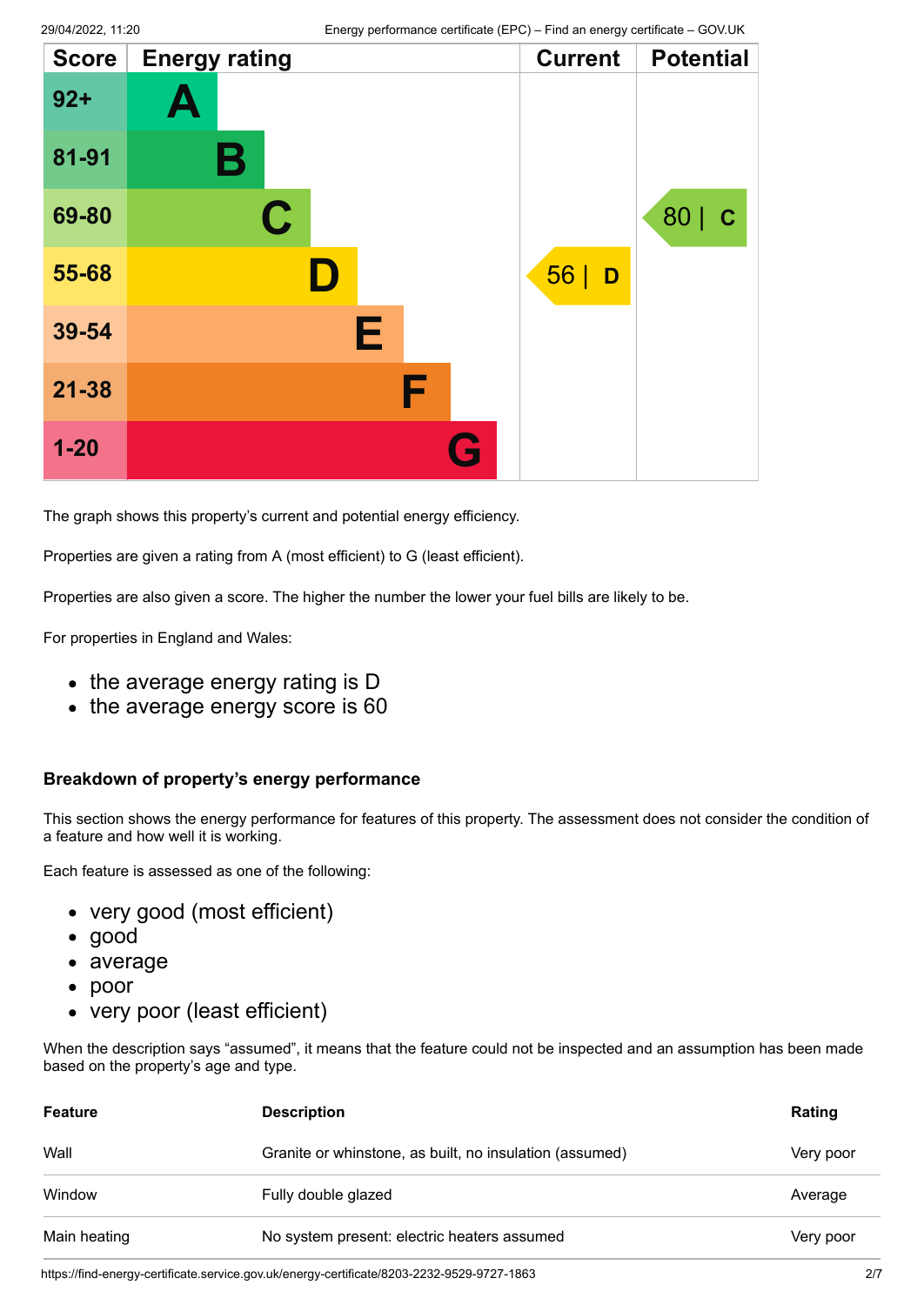29/04/2022, 11:20 Energy performance certificate (EPC) – Find an energy certificate – GOV.UK

| <b>Feature</b>       | <b>Description</b>                          | Rating    |
|----------------------|---------------------------------------------|-----------|
| Main heating control | None                                        | Very poor |
| Hot water            | Electric instantaneous at point of use      | Very poor |
| Lighting             | Low energy lighting in 40% of fixed outlets | Average   |
| Roof                 | (another dwelling above)                    | N/A       |
| Floor                | (another dwelling below)                    | N/A       |
| Secondary heating    | None                                        | N/A       |

### **Primary energy use**

The primary energy use for this property per year is 346 kilowatt hours per square metre (kWh/m2).

What is primary energy use?

### **Additional information**

Additional information about this property:

- Stone walls present, not insulated
- Dwelling may be exposed to wind-driven rain

#### **Environmental impact of this property**

This property's current environmental impact rating is D. It has the potential to be C.

Properties are rated in a scale from A to G based on how much carbon dioxide (CO2) they produce.

Properties with an A rating produce less CO2 than G rated properties.

#### **An average household produces**

6 tonnes of CO2

#### **This property produces**

2.2 tonnes of CO2

#### **This property's potential production**

1.3 tonnes of CO2

By making the [recommended changes](#page-3-0), you could reduce this property's CO2 emissions by 0.9 tonnes per year. This will help to protect the environment.

Environmental impact ratings are based on assumptions about average occupancy and energy use. They may not reflect how energy is consumed by the people living at the property.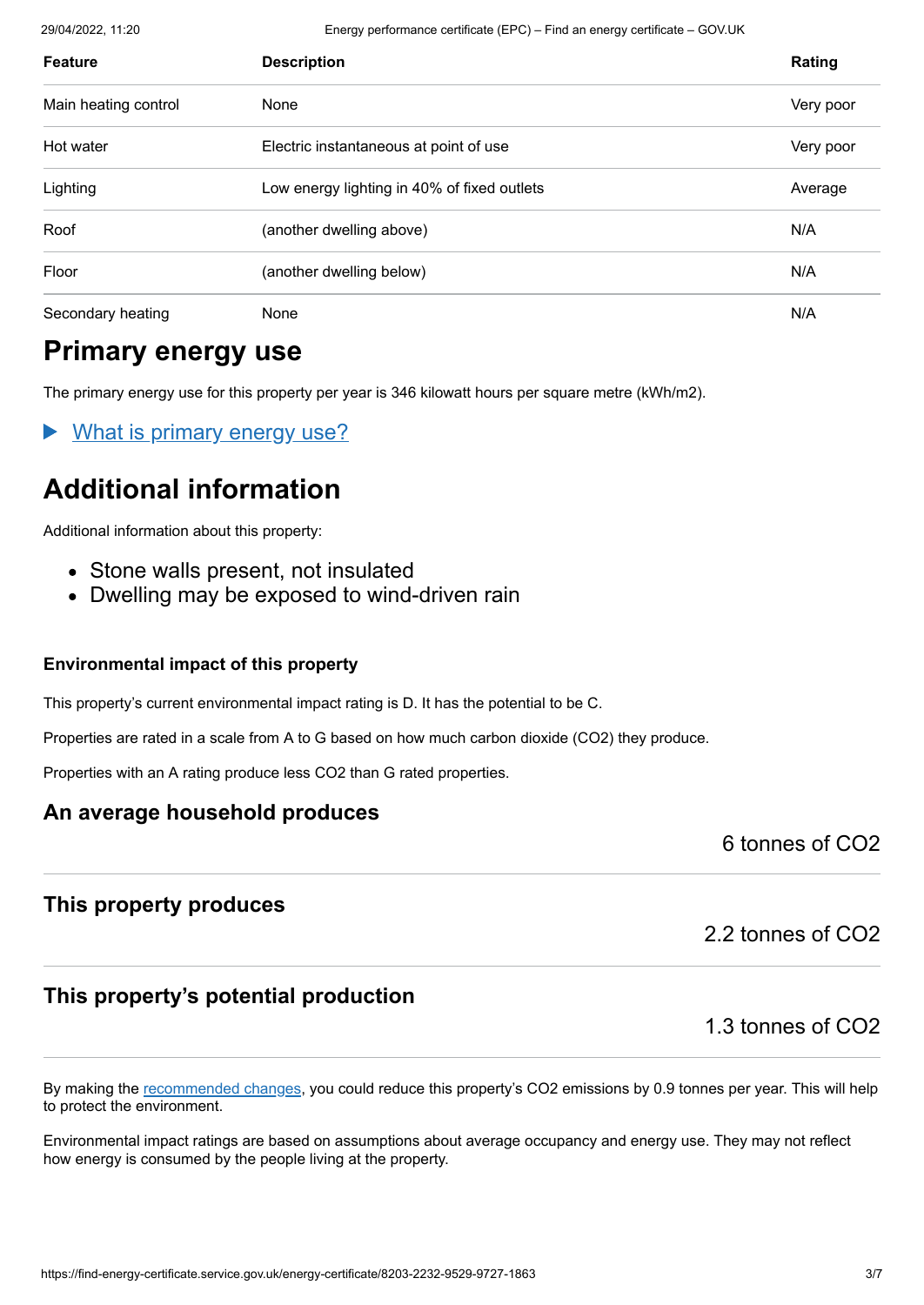#### <span id="page-3-0"></span>**Improve this property's energy performance**

By following our step by step recommendations you could reduce this property's energy use and potentially save money.

Carrying out these changes in order will improve the property's energy rating and score from D (56) to C (80).

Do I need to follow these steps in order?

### **Step 1: Internal or external wall insulation**

Internal or external wall insulation

#### **Typical installation cost**

#### **Typical yearly saving**

**Potential rating after completing step 1**

### **Step 2: Low energy lighting**

Low energy lighting

**Typical installation cost**

#### **Typical yearly saving**

**Potential rating after completing steps 1 and 2**

### **Step 3: High heat retention storage heaters**

High heat retention storage heaters

#### **Typical installation cost**

£800 - £1,200



£4,000 - £14,000

73 | C

£15

£10

£257

74 | C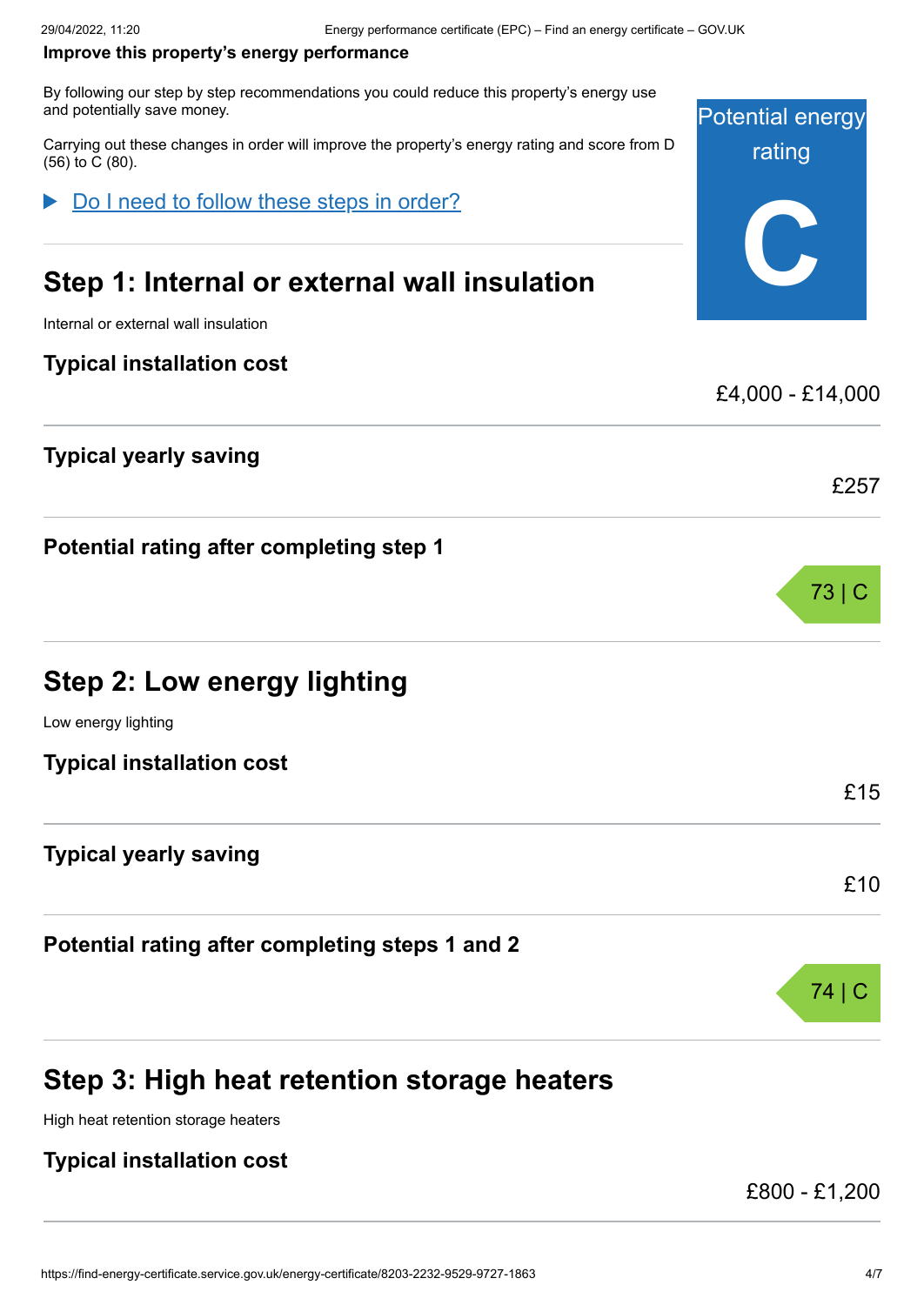### **Potential rating after completing steps 1 to 3**



£657

£351

### **Paying for energy improvements**

[Find energy grants and ways to save energy in your home.](https://www.gov.uk/improve-energy-efficiency) (https://www.gov.uk/improve-energy-efficiency)

#### **Estimated energy use and potential savings**

#### **Estimated yearly energy cost for this property**

#### The estimated cost shows how much the average household would spend in this property for heating, lighting and hot water. It is not based on how energy is used by the people living at the property.

The potential saving shows how much money you could save if you [complete each recommended step in order](#page-3-0).

For advice on how to reduce your energy bills visit Simple Energy Advice [\(https://www.simpleenergyadvice.org.uk/\)](https://www.simpleenergyadvice.org.uk/).

## **Heating use in this property**

Heating a property usually makes up the majority of energy costs.

#### **Estimated energy used to heat this property**

#### **Space heating**

**Potential saving**

3029 kWh per year

#### **Water heating**

#### 932 kWh per year

#### **Potential energy savings by installing insulation**

**Type of insulation Amount of energy saved Amount of energy saved** 

**Solid wall insulation** 1663 kWh per year

#### **Contacting the assessor and accreditation scheme**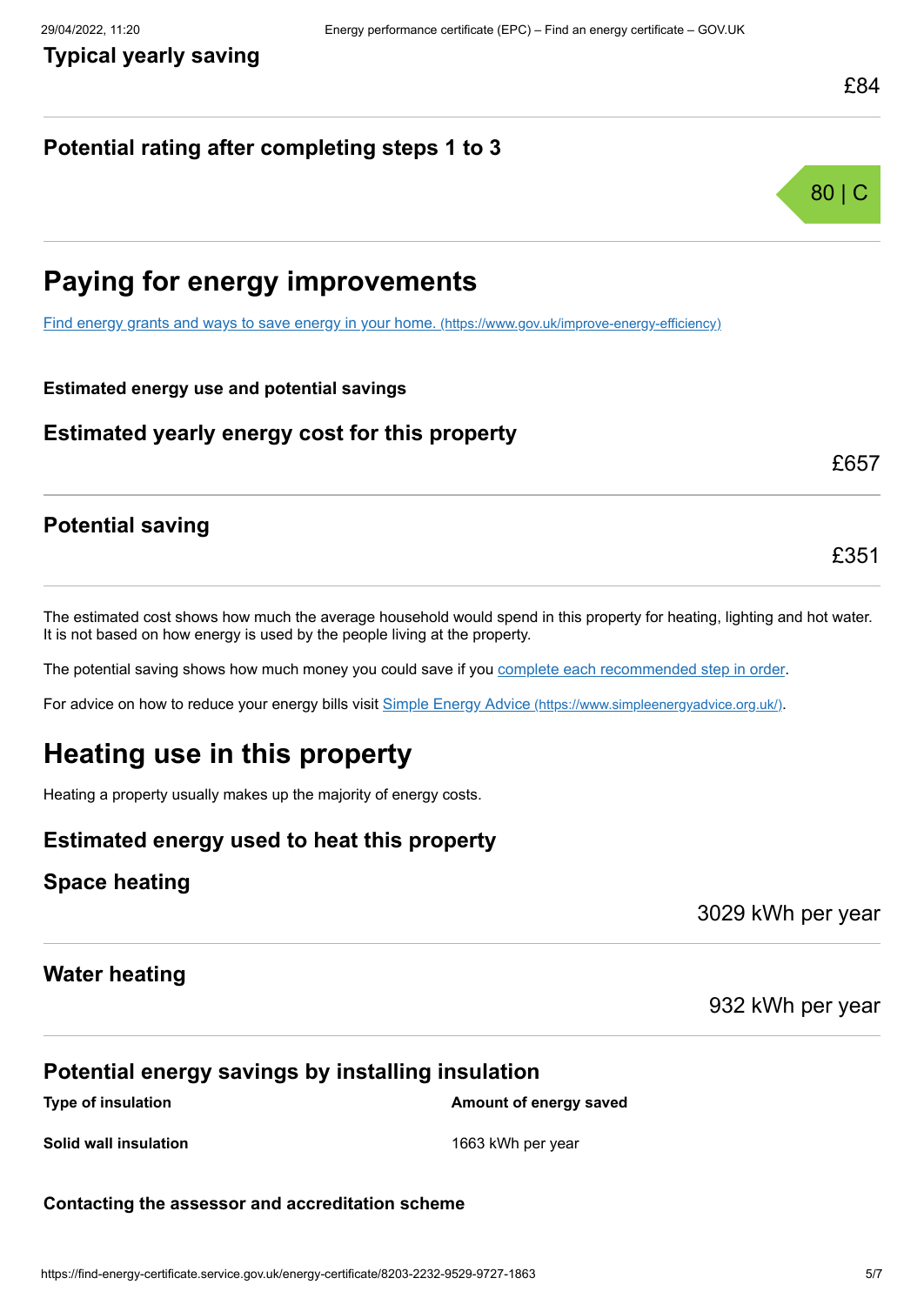This EPC was created by a qualified energy assessor.

If you are unhappy about your property's energy assessment or certificate, you can complain to the assessor directly.

If you are still unhappy after contacting the assessor, you should contact the assessor's accreditation scheme.

Accreditation schemes are appointed by the government to ensure that assessors are qualified to carry out EPC assessments.

### **Assessor contact details**

#### **Assessor's name**

Nicholas Davies

#### **Telephone**

07727995976

#### **Email**

[nicktdavies@hotmail.com](mailto:nicktdavies@hotmail.com)

### **Accreditation scheme contact details**

#### **Accreditation scheme**

Stroma Certification Ltd

#### **Assessor ID**

STRO016714

#### **Telephone**

0330 124 9660

#### **Email**

[certification@stroma.com](mailto:certification@stroma.com)

### **Assessment details**

**Assessor's declaration** No related party

#### **Date of assessment**

27 August 2016